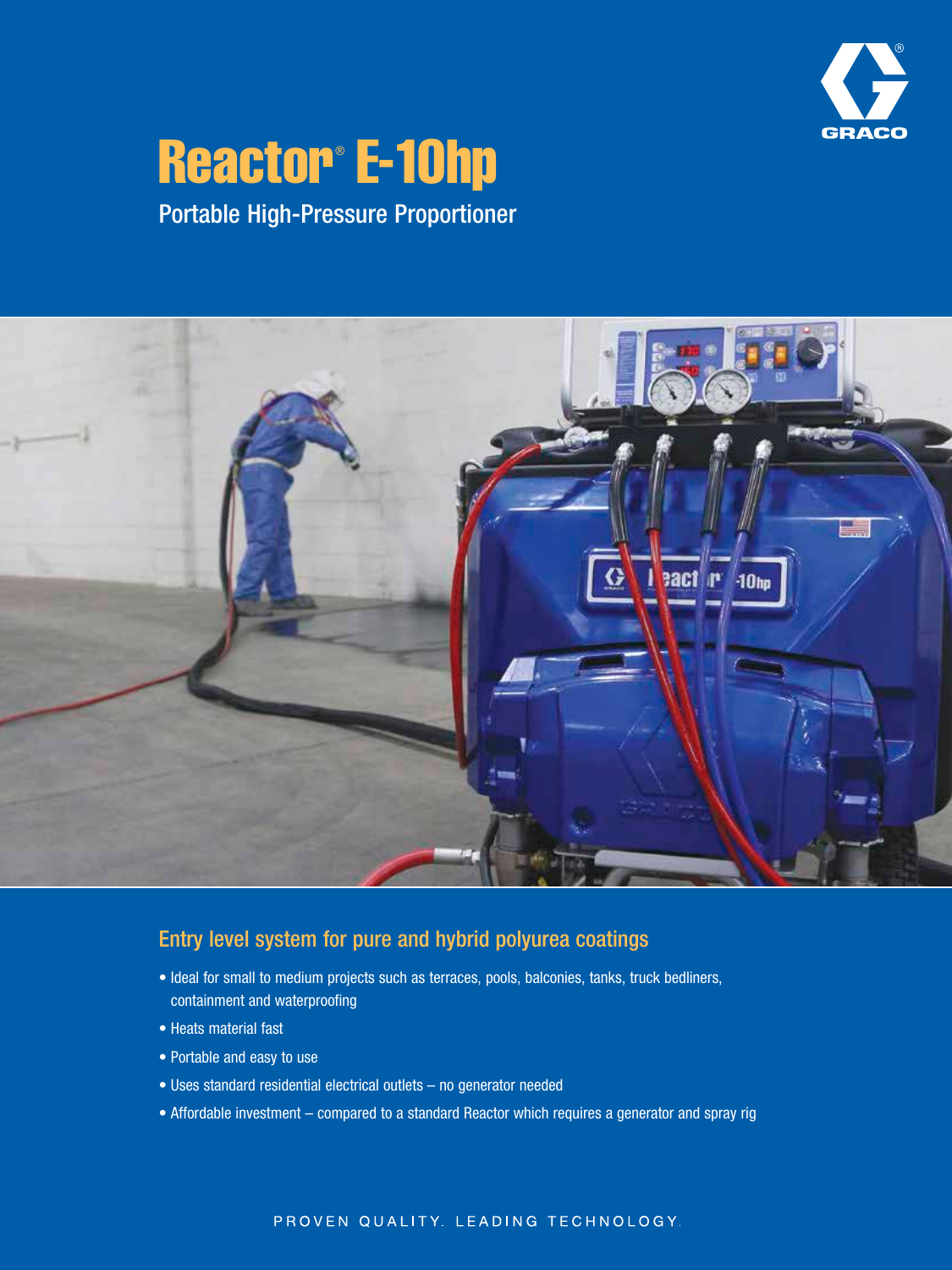## Power, pressure and performance



## Material Output

This chart determines material output based on pressure and selected mix chamber.

#### Examples:

- *At 2200 psi with a AW2222 mix chamber, output is nearly 0.9 gpm*
- *At 1800 psi with a AR2929 mix chamber, output is nearly 1 gpm*

## Recirculation Times

Use this chart to determine which Reactor E-10 model is best suited for your application needs. This chart determines recirculation times and tank temperatures necessary to achieve your final spraying temperature.

- Curved portion of line represents tank temperature
- Straight vertical portion of the line represents Delta T of primary heaters

To calculate necessary tank temperatures, subtract Delta T from your desired spray temperature.

#### Examples:

- *You want to spray the 230V E-10hp at 170°F (77°C). Subtract 45°F (25°C) (Delta T) from 170°F (77°C) for a tank temperature of 125°F (52°C). It will take about 20 minutes of recirculation time to reach a tank temp of 125°F (52°C).*
- *You want to spray the 120V E-10hp at 150°F (66°C). Subtract 30°F (17°C) (Delta T) from 150°F (66°C) for a tank temperature of 120°F (49°C). It will take about 24 minutes of recirculation time to reach a tank temp of 120°F (49°C).*

## Grow your business with polyurea applications

The Reactor E-10hp™ is an ideal entry-level system and is great for coating projects such as balconies, pools, waterproofing and bedliner applications. It's a smart, affordable investment that will help your business grow.

And even though it's an entry-level system, it still packs plenty of power. The Reactor E-10hp adds high pressure to give you the power and performance you need to spray polyurea coatings. This compact unit is lightweight and portable – and even runs on residential power so you don't need to invest in a generator.

## Boost heat for fast, 20-minute startup times\*

With the system's innovative boost heat and insulated tanks, material heats up fast so you're up and running sooner. In fact, you're ready to spray in a fraction of the time, compared to over an hour startup time on a standard Reactor E-10™ .

The boost heat uses the extra available power from the motor circuit when the machine is recirculating and applies that extra power to additional heater rods. Which means that during recirculation mode, you have additional total heater amperage for faster material heating.

*\* Startup time is 20 minutes with the 230V model.*

#### Material Output

PRESSURE vs FLOW — E-10hp, E-10 with various mix chambers



#### Recirculation Times

MAX SPRAY TEMPERATURE vs TIME — E-10hp, E-10



TIME (minutes)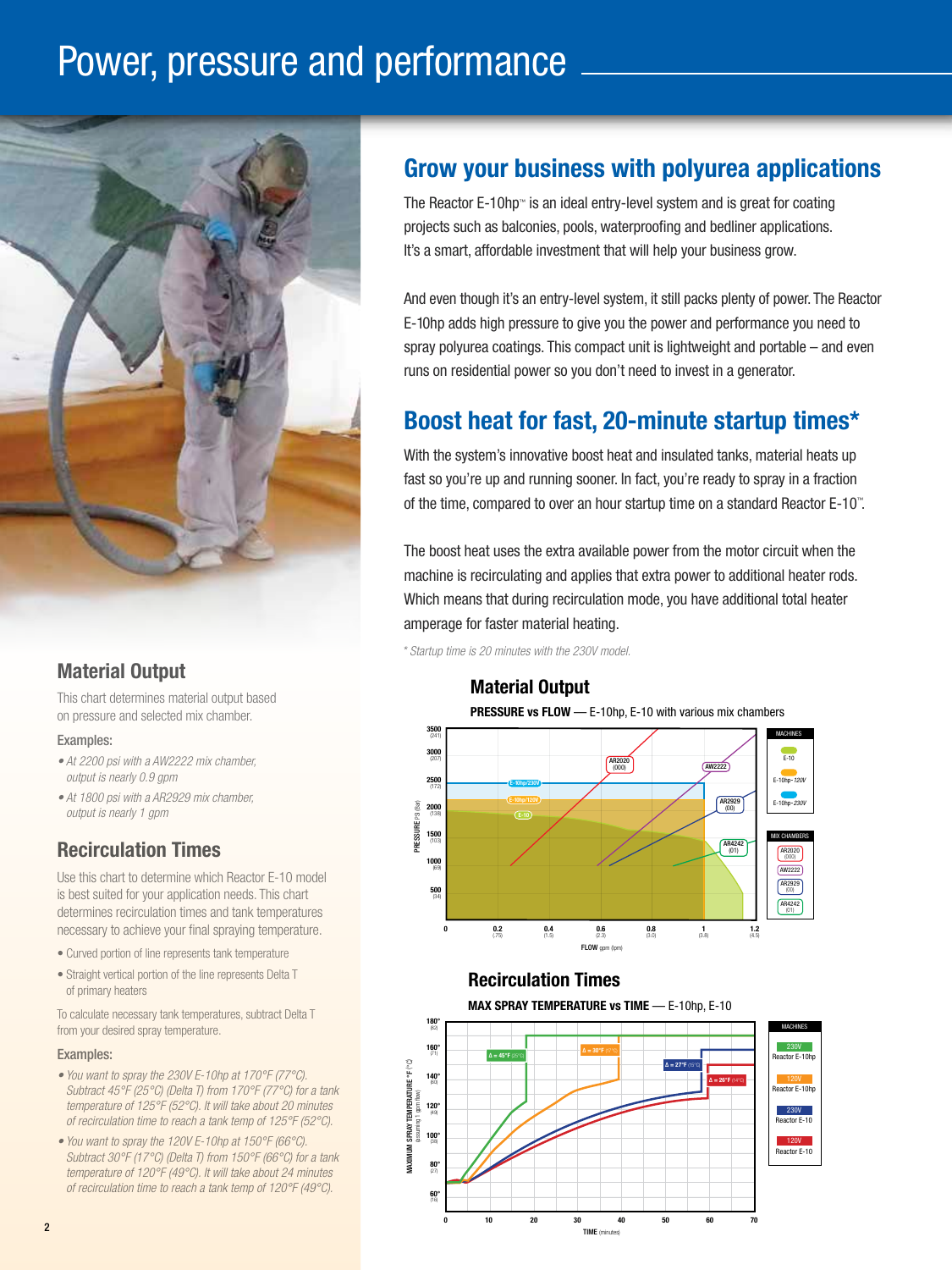#### *Digital heat controls*

- Allows you to enter the exact temperatures you need
- Uses the same circuit boards as a standard Reactor

#### *Single knob motor operation*

• Intuitive, easy to use

#### *Insulated tanks*

- Double-wall insulated to retain heat
- Smooth interior lining for easy cleaning
- Improved seal design on lid for better moisture control

#### *Low level sensors*

- Indicates when material is low (1 gal / 3.8 L remaining)
- No contact with materials prevents buildup

#### *Boost heat*

- Directs unused power from the motor circuit to additional heater rods
- Additional heater power brings material to desired temperatures faster during recirculation mode

#### *Robust hybrid heater*

• More power, faster material heating means more uptime

#### *Motor*

- Offers 50% more power than the Reactor E-10
- Provides improved spray performance with reduced pressure drop

#### *Quick knockdown lower pumps*

• Easy disassembly and maintenance

#### *Temperature gauges in Y-strainers*

• Provides accurate tank temperature readings

#### *Portable*

- Fits through standard doorways
- Plugs into standard 120V or 230V outlets
- Rugged wheels for extreme jobsites
- No need for generator



Reactor <sub>E-10h</sub>

*Wide tank opening* • Easy material loading and easy to clean